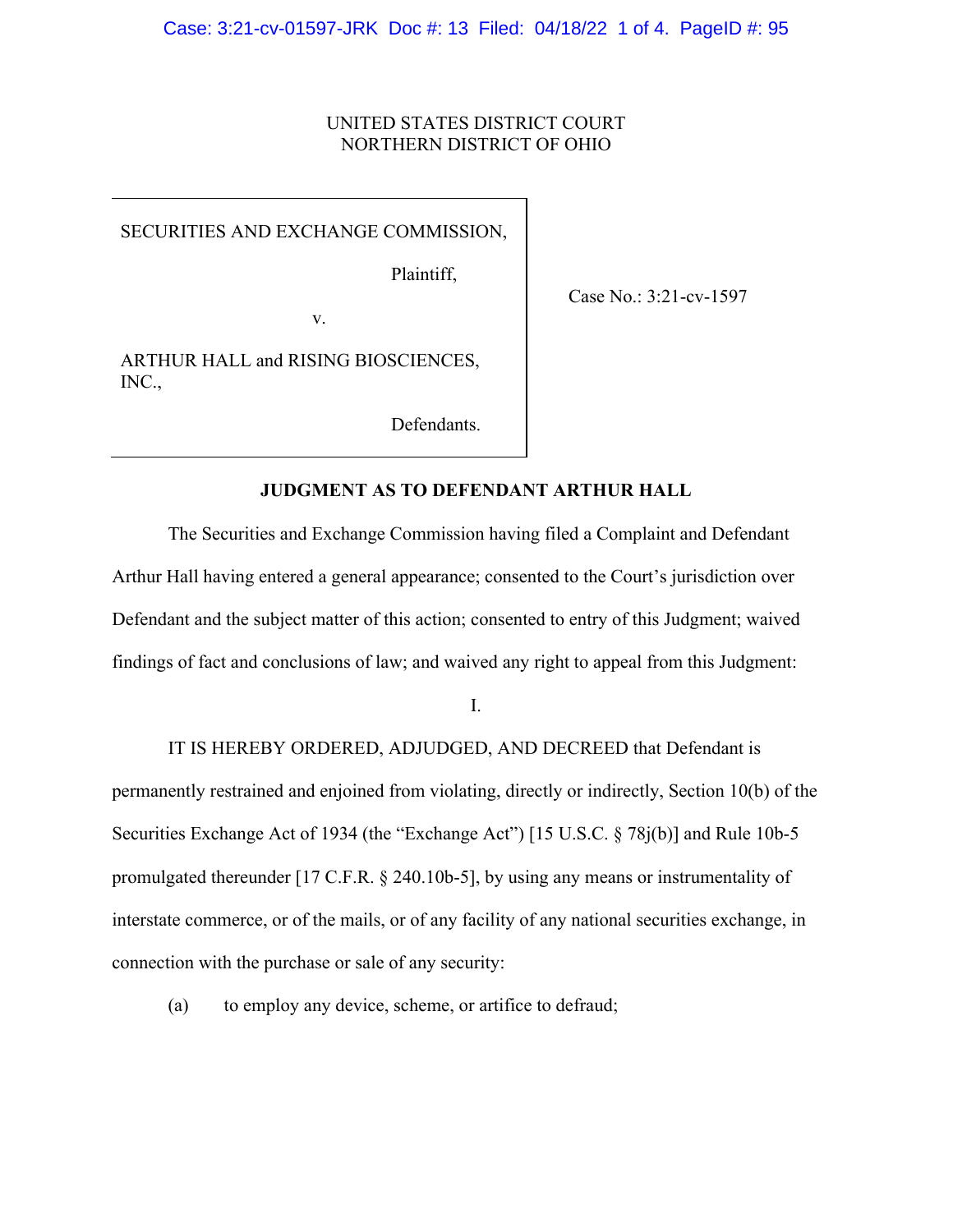- (b) to make any untrue statement of a material fact or to omit to state a material fact necessary in order to make the statements made, in the light of the circumstances under which they were made, not misleading; or
- (c) to engage in any act, practice, or course of business which operates or would operate as a fraud or deceit upon any person.

 IT IS FURTHER ORDERED, ADJUDGED, AND DECREED that, as provided in Federal Rule of Civil Procedure  $65(d)(2)$ , the foregoing paragraph also binds the following who receive actual notice of this Judgment by personal service or otherwise: (a) Defendant's officers, agents, servants, employees, and attorneys; and (b) other persons in active concert or participation with Defendant or with anyone described in (a).

### II.

 IT IS FURTHER ORDERED, ADJUDGED, AND DECREED that, pursuant to Section 21(d)(2) of the Exchange Act [15 U.S.C. § 78u(d)(2)], Defendant is prohibited from acting as an officer or director of any issuer that has a class of securities registered pursuant to Section 12 of the Exchange Act [15 U.S.C. § 78*l*] or that is required to file reports pursuant to Section 15(d) of the Exchange Act [15 U.S.C. § 78o(d)].

### III.

 IT IS HEREBY FURTHER ORDERED, ADJUDGED, AND DECREED that Defendant is permanently barred from participating in an offering of penny stock, including engaging in activities with a broker, dealer, or issuer for purposes of issuing, trading, or inducing or attempting to induce the purchase or sale of any penny stock. A penny stock is any equity security that has a price of less than five dollars, except as provided in Rule 3a51-1 under the Exchange Act [17 C.F.R. § 240.3a51-1].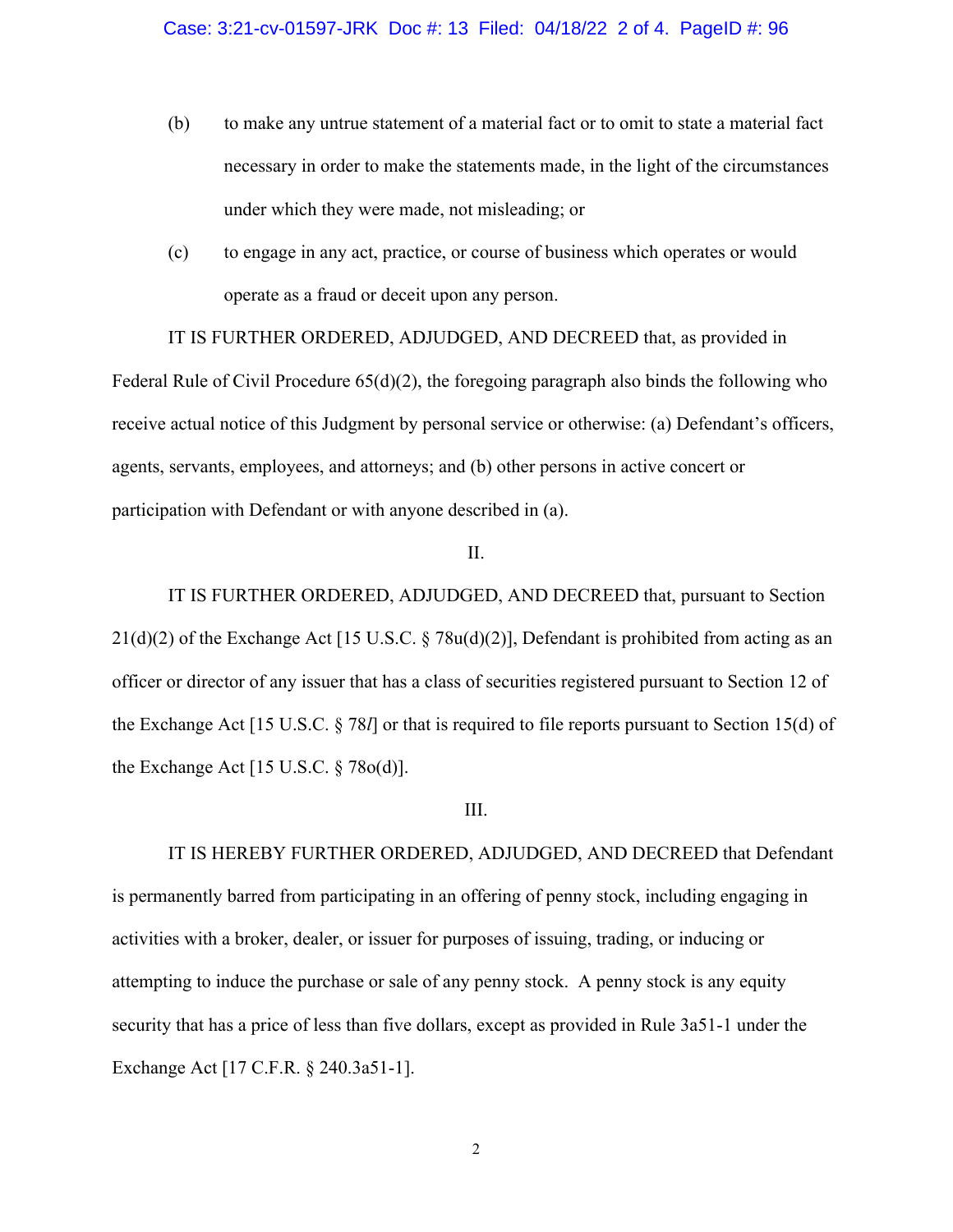IV.

IT IS HEREBY FURTHER ORDERED, ADJUDGED, AND DECREED that Defendant shall pay disgorgement of ill-gotten gains, prejudgment interest thereon, and a civil penalty pursuant to Section 21(d)(3) of the Exchange Act [15 U.S.C. § 78u(d)(3)]. The Court shall determine the amounts of the disgorgement and civil penalty upon motion of the Commission. Prejudgment interest shall be calculated from April 30, 2020, based on the rate of interest used by the Internal Revenue Service for the underpayment of federal income tax as set forth in 26 U.S.C. § 6621(a)(2). In connection with the Commission's motion for disgorgement and/or civil penalties, and at any hearing held on such a motion: (a) Defendant will be precluded from arguing that he did not violate the federal securities laws as alleged in the Complaint; (b) Defendant may not challenge the validity of the Consent or this Judgment; (c) the allegations of the Complaint shall be accepted as and deemed true by the Court; and (d) the Court may determine the issues raised in the motion on the basis of affidavits, declarations, excerpts of sworn deposition or investigative testimony, and documentary evidence, without regard to the standards for summary judgment contained in Rule 56(c) of the Federal Rules of Civil Procedure. In connection with the Commission's motion for disgorgement and/or civil penalties, the parties may take discovery, including discovery from appropriate non-parties.

#### V.

 IT IS FURTHER ORDERED, ADJUDGED, AND DECREED that the Consent is incorporated herein with the same force and effect as if fully set forth herein, and that Defendant shall comply with all of the undertakings and agreements set forth therein.